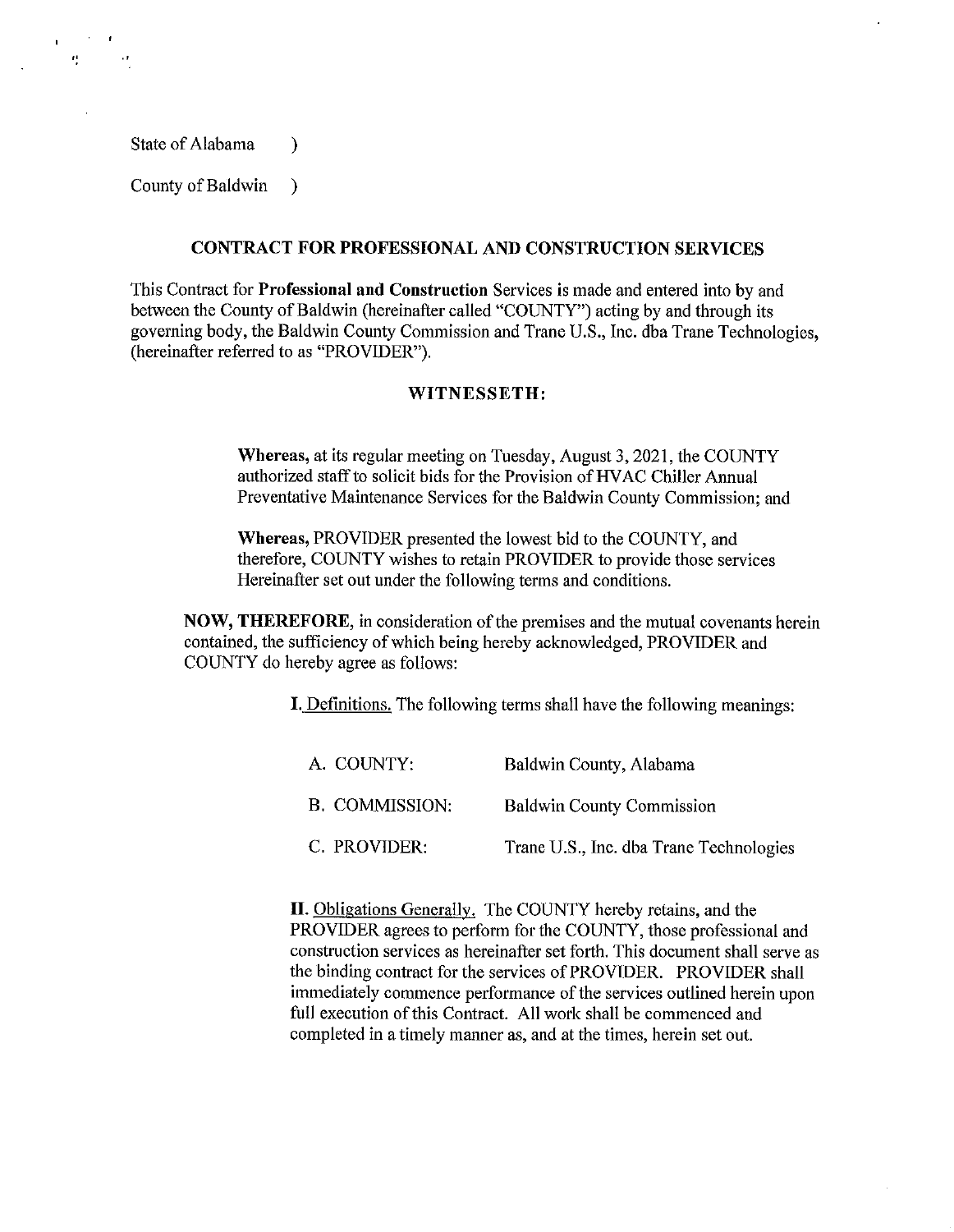**III.** Recitals Included. The above recitals and statements are incorporated as part of this Contract, and shall have the effect and enforceability as all other provisions herein.

 $\mathbf{H}^{\text{max}}_{\text{max}}$ 

IV. Professional Oualifications. For the purpose of this Contract, the PROVIDER represents and warrants to the COUNTY that it possesses the professional, technical, and administrative personnel with the specific experience and training necessary to provide the professional services required herein.

V. No Prohibited Exclusive Franchise. The COUNTY neither perceives nor intends, by this Contract, a granting of an exclusive franchise or violation of Art. I, Section 22 of the Alabama Constitution.

VI. Representation/Warranty of Certifications, Etc. PROVIDER represents and warrants that PROVIDER is presently certified, licensed and otherwise permitted under all necessary and applicable laws and regulations to perform the services herein, and that PROVIDER shall renew, maintain, and otherwise ensure that all such certifications, licenses, and permits are current and valid, without interruption, for and through completion of the services. The representation and warranty aforesaid is a material inducement to the COUNTY in entering this Contract, and the parties agree that the breach thereof shall be deemed material at the County's option.

VII. Legal Compliance. PROVIDER shall at all times comply with all applicable Federal, State, local and municipal laws and regulations.

**VIII.** Independent Contractor. PROVIDER acknowledges that it is an independent contractor, and PROVIDER shall at all times remain as such in performing the services under this Contract. PROVIDER is not an employee, servant, partner, or agent of the COUNTY and has no authority, whether express or implied, to contract for or bind the COUNTY in any manner. The parties agree that PROVIDER shall be solely responsible for and shall have full and unqualified control over developing and implementing its own means and methods, as it deems necessary and appropriate in providing the aforementioned services, and that the COUNTY's interests herein are expressly limited to the results of said services. PROVIDER is not entitled to unemployment insurance benefits, and PROVIDER is responsible for and obligated to pay any and all federal and state income tax on any monies paid pursuant to this Contract.

IX. No Agency Created. It is neither the express nor the implied intent of PROVIDER or COUNTY to create an agency relationship pursuant to this Contract. Therefore, the PROVIDER does not in any manner act on behalf of COUNTY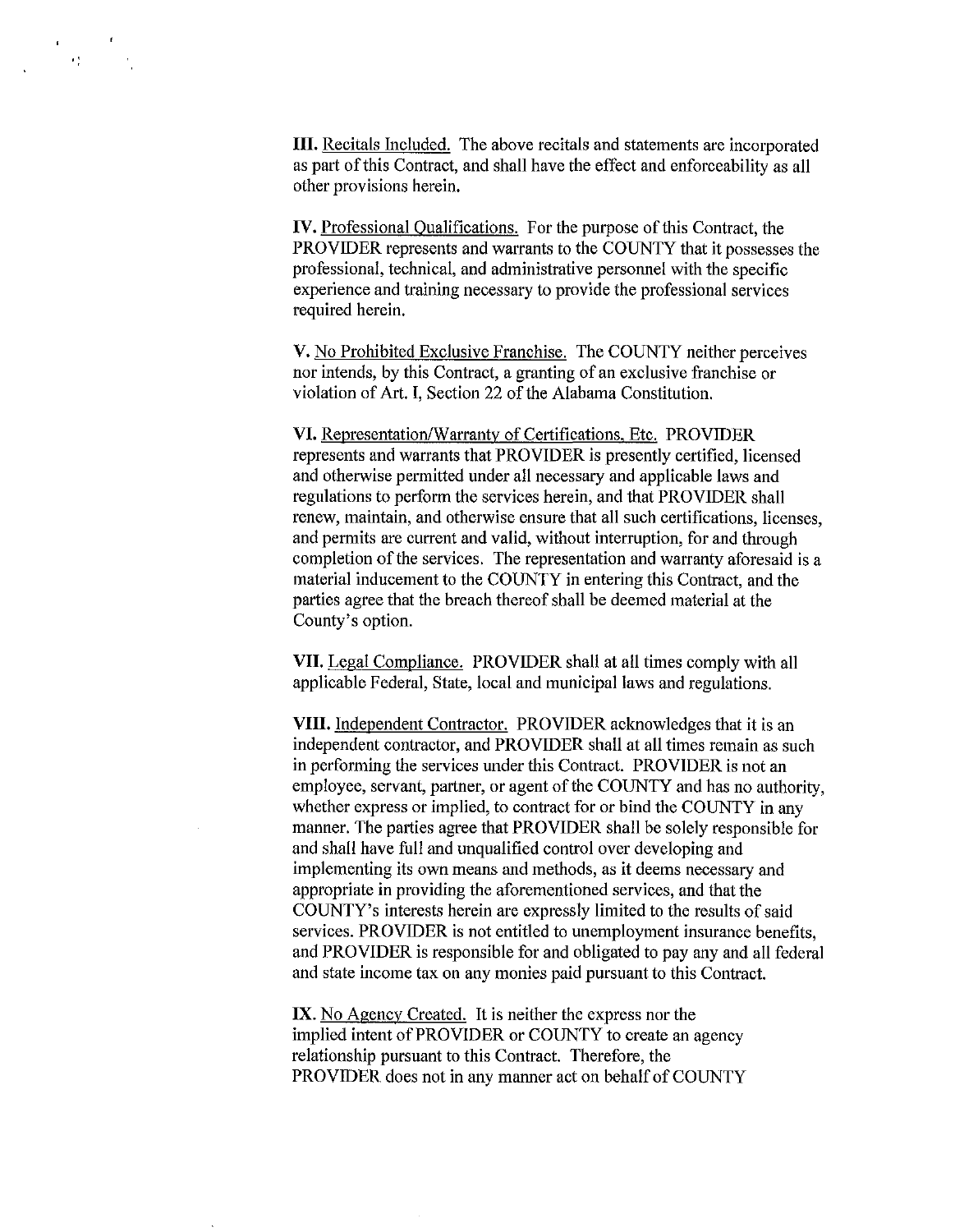and the creation of such a relationship is prohibited and void.

 $\langle \mathbf{e}_i^{\mathbf{e}} \rangle$  .

X. Unenforceable Provisions. If any one or more of the provisions contained herein shall, for any reason, be held to be invalid, illegal or unenforceable in any respect, then such provision or provisions shall be deemed severable from the remaining provisions hereof, and such invalidity, illegality or unenforceability shall not affect any other provision hereof. This Contract shall be construed as if such invalid, illegal or unenforceable provision had never been contained herein.

XI. Entire Agreement. This Contract represents the entire and integrated agreement between COUNTY and PROVIDER and supersedes all prior negotiations, representations, or agreements, either written or oral. This Contract may be amended only by written instrument signed by all parties.

XII. Failure to Strictly Enforce Performance. The failure of the COUNTY to insist upon the strict performance of any of the terms, covenants, agreements and conditions of this Contract shall not constitute, and shall never be asserted by PROVIDER as constituting, a default or be construed as a waiver or relinquishment of the right of the COUNTY to thereafter enforce any such term, covenant, agreement, or condition, but the same shall continue in full force and effect.

**XIII.** Assignment. This Contract or any interest herein shall not be assigned transferred or otherwise encumbered by PROVIDER without the prior written consent of the COUNTY, which may be withheld or granted in the sole discretion of the COUNTY.

**XIV.** Ownership of Documents/Work. The COUNTY shall be the owner of all copyright or other intellectual property rights in reports, documents and deliverables produced and paid for under this Contract, and to the extent permitted by Alabama law, any such material may be reproduced and reused at the discretion of the COUNTY without payment of further consideration. PROVIDER shall not transfer, disclose, or otherwise use such information for any purpose other than in performance of the services hereunder, without the COUNTY's prior written consent, which may be withheld or granted in the sole discretion of the COUNTY.

XV. Notice. Notice required herein shall be in writing, unless otherwise allowed, and said notice shall be deemed effective when received at the following addresses: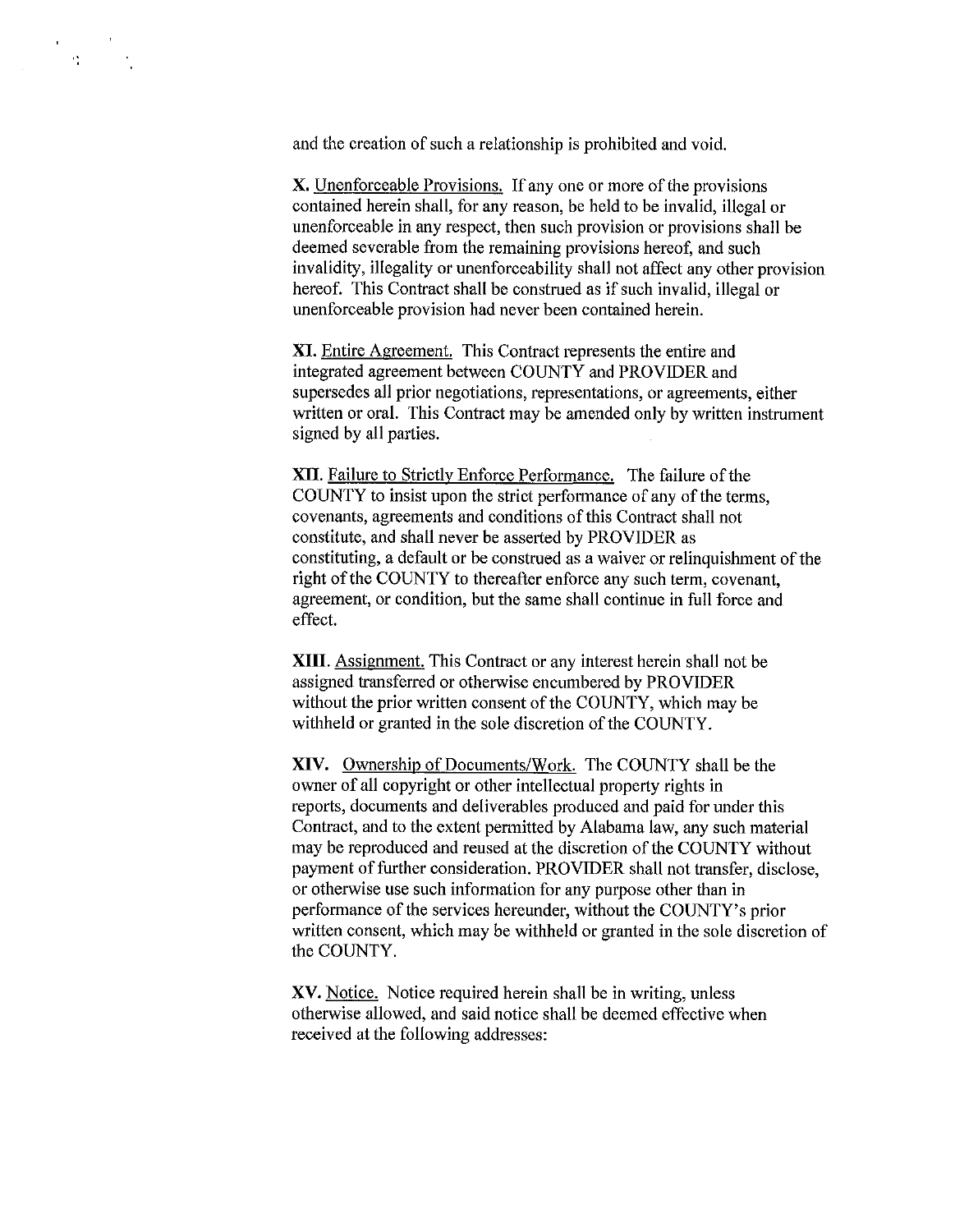| PROVIDER: | Trane U.S., Inc. dba Trane Technologies<br>124 E. I-65 Service Road N.<br>Mobile, AL 36607<br><b>ATTN: Brandon Crump</b> |
|-----------|--------------------------------------------------------------------------------------------------------------------------|
| COUNTY:   | <b>Baldwin County Commission</b><br>c/o Chairman<br>312 Courthouse Square<br>Suite 12<br>Bay Minette, AL 36507           |

 $\langle \hat{P}_{\vec{k}}^{\text{A}} \rangle$  .

**XVI.** Services to be Rendered. PROVIDER is retained by the COUNTY as a professionally-qualified contractor. The general scope of work for the services shall include all the terms and Conditions of **"Competitive Bid #WG21-36A",** the same being expressly incorporated herein by reference, and without limitation will encompass:

**"All provision and conditions and/or specifications listed/stated in Competitive Bid #WG21-36A named, Provision of HVAC Chiller Annual Preventative Maintenance Services for the Baldwin County Commission".** 

> A. PROVIDER will provide ongoing communications with COUNTY regarding this service, including updates, emails and etc. as requested. Additionally, PROVIDER will meet with COUNTY as needed or requested.

B. PROVIDER is responsible for the professional quality, technical accuracy, timely completion and coordination of all services furnished by or in relation to this Contract.

C. PROVIDER represents and warrants that its services shall be performed within the limits and standards provided by the COUNTY, in a manner consistent with the level of care and skill ordinarily exercised by similar providers under similar circumstances at the time the services are performed.

#### **XVII.** General Responsibilities of the COUNTY.

A. The COUNTY shall provide reasonable notice to PROVIDER whenever the COUNTY actually observes or otherwise actually becomes aware of any development that affects the scope or time of PROVIDER's services hereunder or any defect or nonconformance in the work of PROVIDER.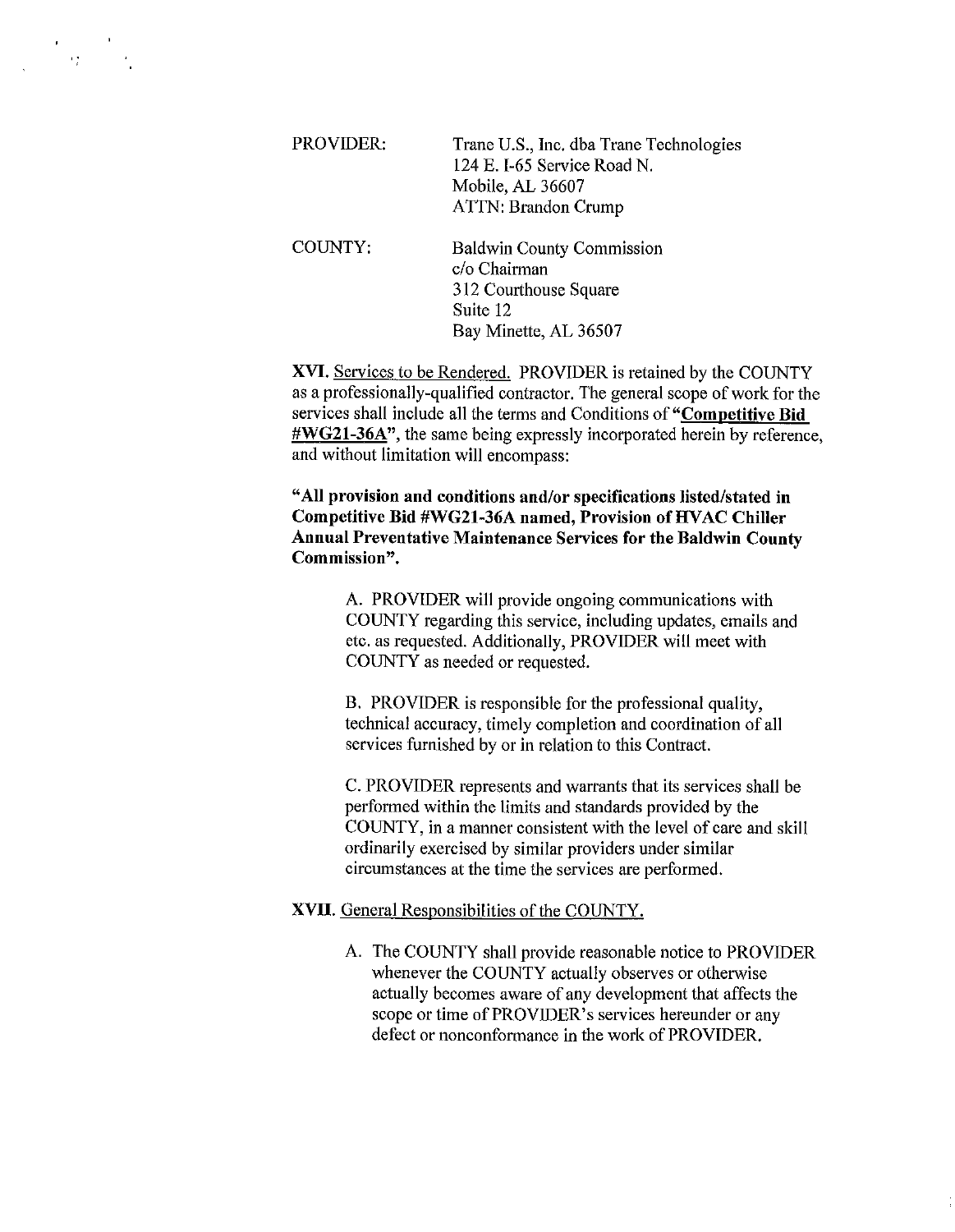B. The COUNTY shall pay to PROVIDER the compensation as, and subject to the terms set out below.

**XVIII.** Termination of Services. The COUNTY may terminate this contract, with or without cause or reason, by giving thirty (30) days written notice of such to the PROVIDER. Upon receipt of such notices, PROVIDER shall discontinue its work to the extent specified in the notice.

 $\mathbf{e}_{\mathrm{max}}$ 

In the event of termination, the COUNTY shall pay PROVIDER for all services satisfactorily rendered, and for any expenses deemed by COUNTY to be a reimbursable expense incurred pursuant to this Contract and prior to the date of termination.

**XIX.** Compensation Limited. The compensation to be paid to the PROVIDER shall be the full compensation for all work performed by PROVIDER under this Contract. Any and all additional expenditures or expenses of PROVIDER, not listed in full within this Contract, shall not be considered as a part of this Contract and shall not be demanded by PROVIDER or paid by COUNTY.

XX. Direct Expenses. Compensation to PROVIDER for work shall be paid as shown on **"ATTACHMENT** A." Said compensation shall be all inclusive, including without limitation, reimbursement of all cost, incidentals and operating expense associated with those directly engaged in performance of the requested services

**XXI.** Method of Payment. PROVIDER shall submit invoices to the COUNTY for payment for work performed. Such invoice shall be accompanied by a detailed account of compensation to be paid PROVIDER.

Payment shall be made by the COUNTY within thirty (30) days of the approval of the invoice submitted by the PROVIDER. The COUNTY agrees to review and approve invoices submitted for payment in a timely manner.

**XXII.** Effective and Termination Dates. This Contract shall be effective for twelve (12) months and commence immediately upon the same date as full execution, with an option to issue two (2) additional twelve (12) month contracts, or extend the first contract until such time that a new contract can be bid and awarded. Any additional contract or extensions will be at the same prices, terms and conditions. Any successive contract(s) must have the written approval of both the County and the Provider no later than thirty (30) days prior to the expiration of the original contract. [Nothing herein stated shall prohibit the parties from otherwise terminating this Contract according to the provisions herein.]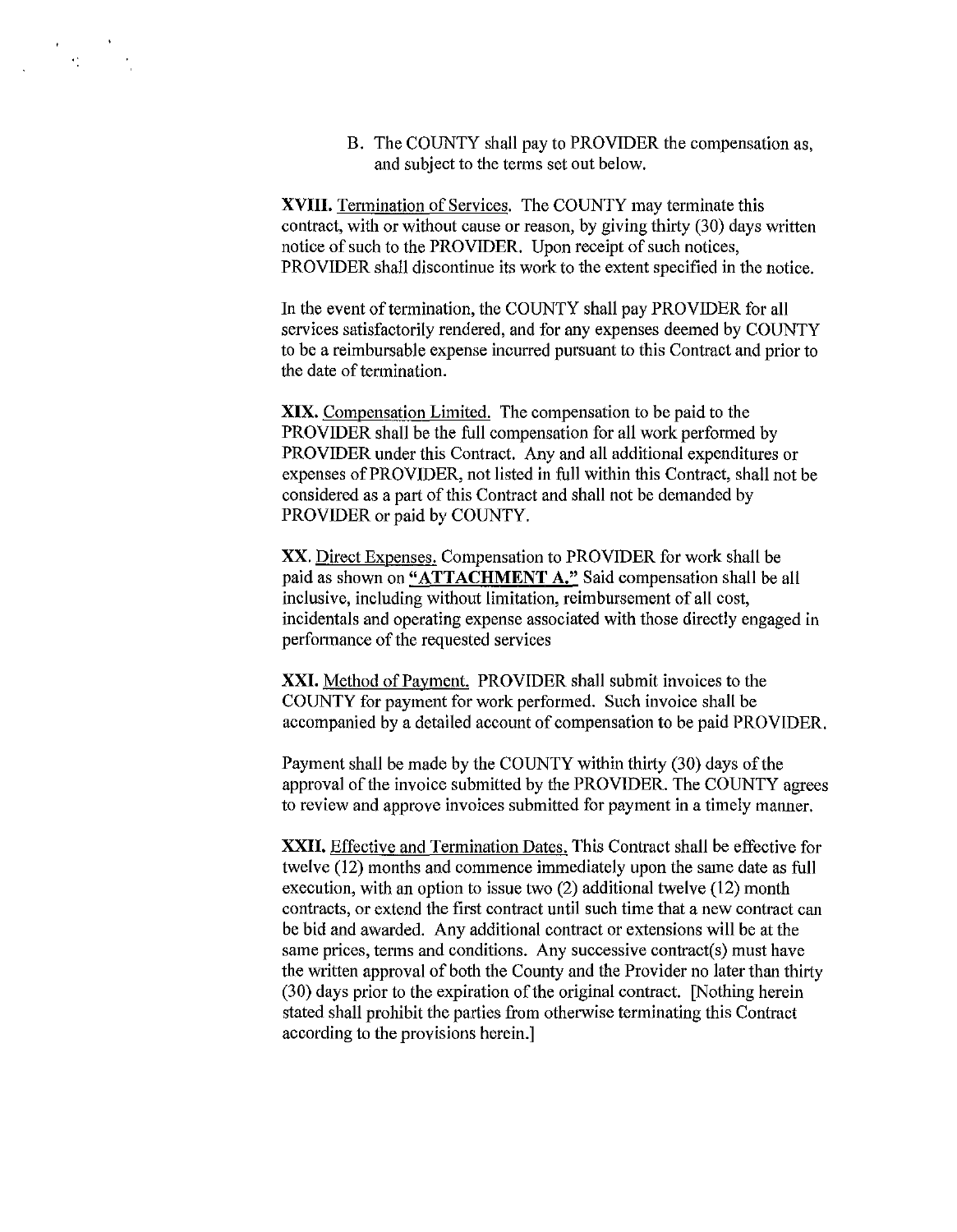**XXIII.** Force Majeure. The Parties hereto shall incur no liability to the other if performance becomes impossible or impracticable by reason of an event or effect that the parties could neither have anticipated nor controlled. This allowance shall include both an act of nature and acts of third parties. Any costs that would otherwise be incurred and/or necessitated by the provisions herein shall be alleviated for either party by such event or effect.

**XXIV.** Indemnification. Provider shall indemnify, defend and hold County, and its Commissioners, affiliates, employees, agents, and representatives (collectively "County") harmless from and against any and all claims, demands, liabilities, damages, losses, judgments, costs, and expenses including, without limitations, attorneys' fees, and costs, for any and all personal injury (including death) and property damage of any kind or nature whatsoever, incurred by, asserted against, or imposed upon County, as a result of or in any manner related to provision of services hereunder, or any act or omission, by Provider. Contractor shall provide the COUNTY with proof of general liability coverage including the COUNTY as an additional insured. This indemnification shall survive the expiration or termination of this Contract.

XXV. Number of Originals. This Contract shall be executed with three (3) originals, each of which are equally valid as an original.

**XXVI:** Governing Law: This Contract in all respects, including without limitation its formation, validity, construction, enforceability and available remedies, shall be governed by the laws of the State of Alabama, without regard to Alabama conflict of law principles.

**XXVII:** Insurance: Prior to performing services pursuant to this Contract, Provider shall carry, with insurers satisfactory to County, throughout the term of hereof, Auto Liability Insurance, including owned, hired and non-owned vehicles, with limits of not less than \$1,000,000, combined single limit, for both bodily injury liability and property damage liability each occurrence; Commercial General Liability Insurance, including all contractual liability hereunder, with limits not less than \$1,000,000, combined single limit, for both bodily injury liability and property damage liability each occurrence; and Worker's Compensation Insurance, meeting the statutory limits of the State of Alabama and Employer's Liability Insurance fully covering all employees and supervisors participating in the work at the subject property site. All liability insurance shall name the County as an additional insured. Prior to commencing operations hereunder, a Certificate of Insurance evidencing such coverage, satisfactory to County, shall be furnished to County, which shall specifically state that such insurance shall provide for at least ten (10) days' notice to County in the event of cancellation, termination or any change in such insurance policies. The workers compensation certificate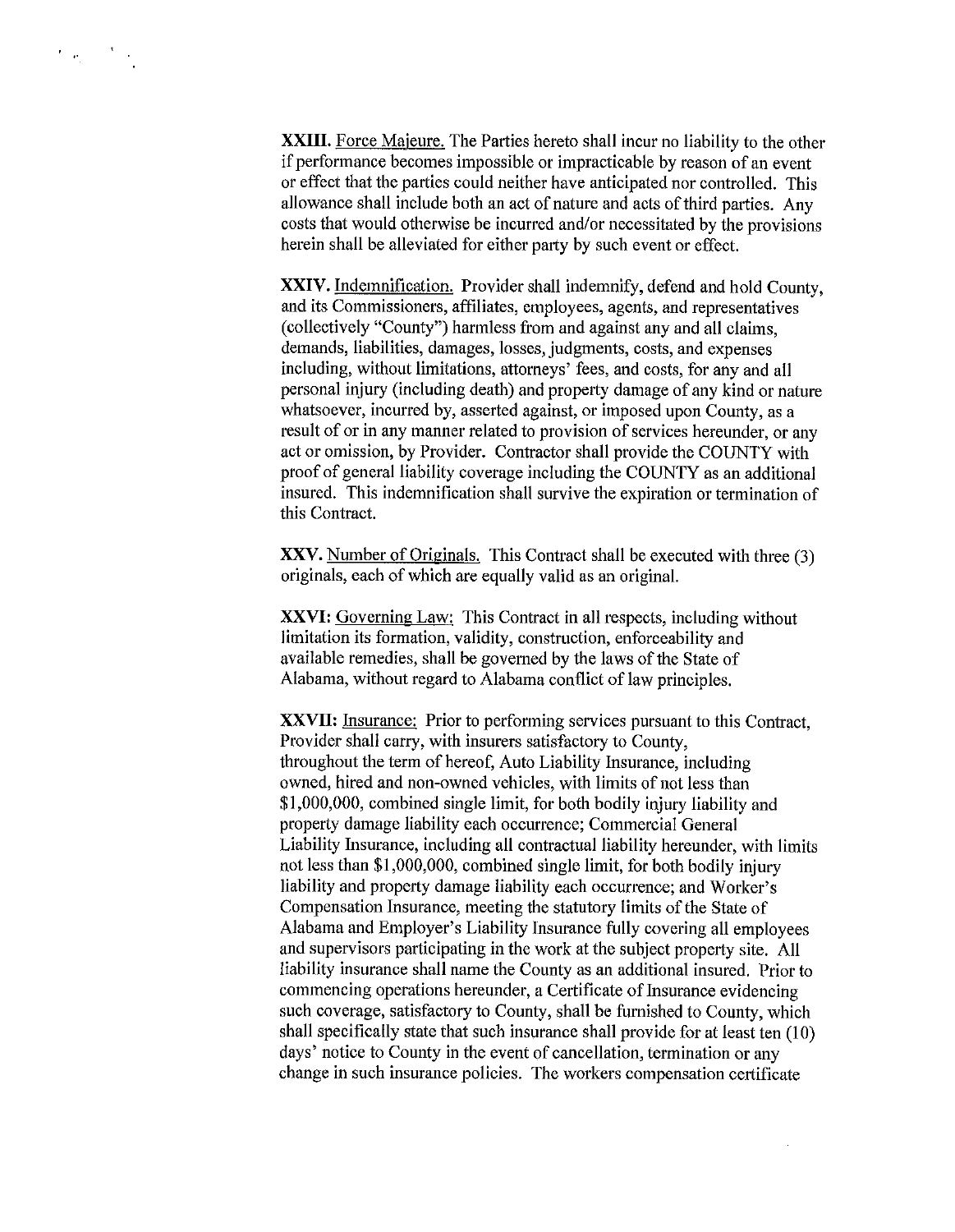shall bear an endorsement clearly evidencing a waiver of the right of subrogation against County and County Representatives. Should Provider fail to furnish current evidence upon demand of any insurance required hereunder, or in the event of cancellation, termination or change in any such insurance, County may, at its option, suspend this Contract until insurance is obtained, terminate this Contract immediately without further action, or hold Provider in material default and pursue any and all remedies available.

**XXVIII:** Surety: As a material inducement for the County to enter this Agreement, any and all bond and/or surety guarantees required by the County in reference to the Project shall be in a form acceptable to the County and shall, without limitation, meet the following requirements:

IN WITNESS WHEREOF, the parties hereto have executed this contract on the last day of execution by the COUNTY as written below.

 $\alpha$ VIS, III hirman

€

ATTEST. WA YNE DYESS

SIBUILTY

County Administrator

State of Alabama

County of Baldwin )

a Notary Public in and for said County, in said State, hereby certify that, Joe Davis, III, whose name as Chairman of Baldwin County Commission, and Wayne Dyess, whose name as County Administrator, are known to me, acknowledged before me on this day that, being informed of the contents of the Contract for Professional and Construction Services, they, as such officers and with full authority, executed same knowingly and with full authority to do so on behalf of said Commission.

GIVEN under my hand and seal on this the  $\Box$ day of  $\mathcal L$ 2021

ffissioh haviores!

July 14, 2025

 $\widehat{\text{minmin}}$ 

**SIGNATURE AND NOTARY PAGE TO FOLLOW**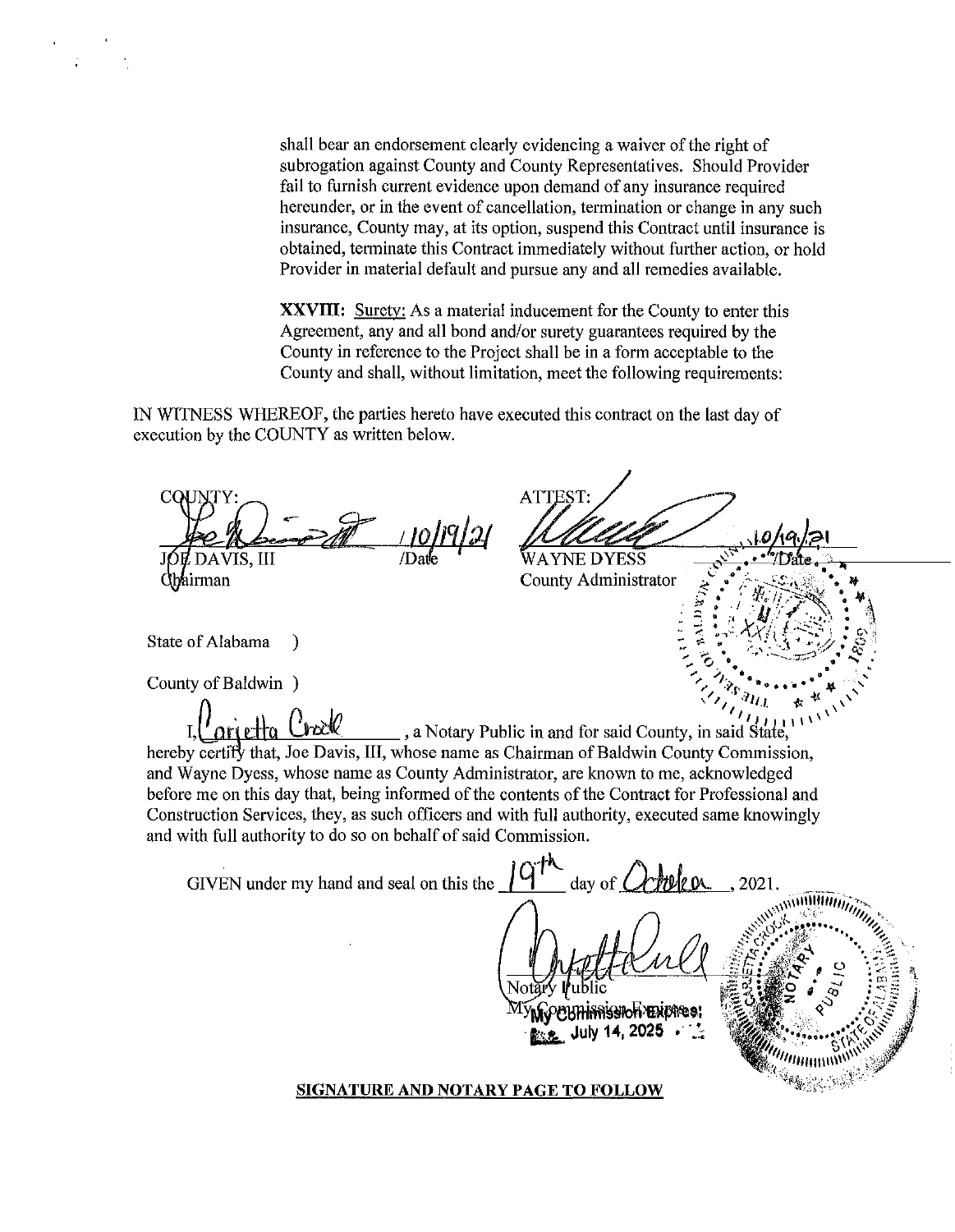PROVIDER:

Trane U.S., Inc. dbu Trane Technologies 10/13/2021 Brandon Crump / Date By Its

State of Alabama  $\rightarrow$ 

County of Baldwin ) I. Brand FHZ mmmmg , a Notary Public in and for said County and State, hereby certify that **Wandom Crump** as *ACA Mander* of Trane U.S., Inc. dba<br>Trane Technologies, whose name is signed to the foregoing in that capacity, and who is known to me, acknowledged before me on this day that, being informed of the contents of the foregoing, he executed the same voluntarily on the day the same bears date for and as an act of said Trane U.S., Inc. dba Trane Technologies.

GIVEN under my hand and seal on this the  $134<sup>h</sup>$  day of  $0000<sup>h</sup>$ , 2021.

Ay Comm. Expires May 24, 2023 Commission # HH 146168 **Ashield to afase - sildual vistales** ENOMMISSTIF IN IOUASIA

Symmos Notary Public

My Commission Expires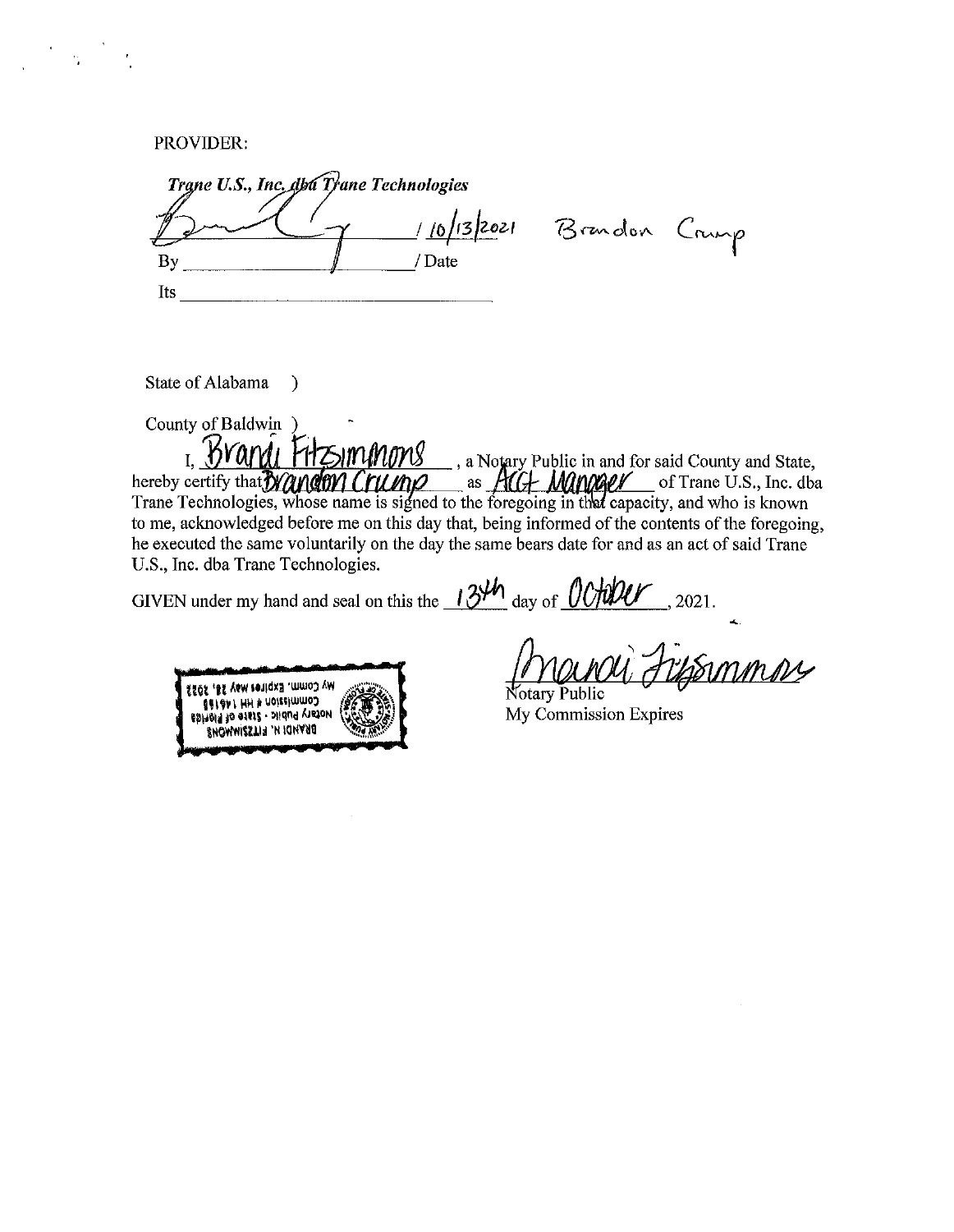$\bar{z}$ 

÷

# BID #WG21-36A RESPONSE FORM

Provision of HVAC Chiller Annual Preventative Maintenance Services Page 1 of 3

 $\ddot{\phantom{a}}$ 

| Date: $8/20/2021$                                                                                          |  |  |  |  |
|------------------------------------------------------------------------------------------------------------|--|--|--|--|
| Out of State $\frac{\times}{\text{Yes}}$ or $\frac{\times}{\text{No}}$ If yes, Registration Number         |  |  |  |  |
| Company Name: Trane Technologies                                                                           |  |  |  |  |
| Address: 124 E I-65 Senice Rd N                                                                            |  |  |  |  |
| <u>Unovise AL 36607</u>                                                                                    |  |  |  |  |
| Company Rep. $\frac{\beta_{\text{COM}}\alpha_{\text{OM}}}{(\text{Rep. Name Typed or Printed})}$            |  |  |  |  |
| Position: Account Manager                                                                                  |  |  |  |  |
| Email address: Brandon. Crump @ Trane. Com                                                                 |  |  |  |  |
| Phone: $205$ 534 $0051$                                                                                    |  |  |  |  |
|                                                                                                            |  |  |  |  |
| Financing through another agency beside yourself $\frac{\times}{\text{Yes}}$ or $\frac{\times}{\text{No}}$ |  |  |  |  |
| If yes, must attach a copy of the financing agreement and all conditions to this response form.            |  |  |  |  |

Financing Agency Authorized Signature

All exceptions must be listed and attached to the bid response form.